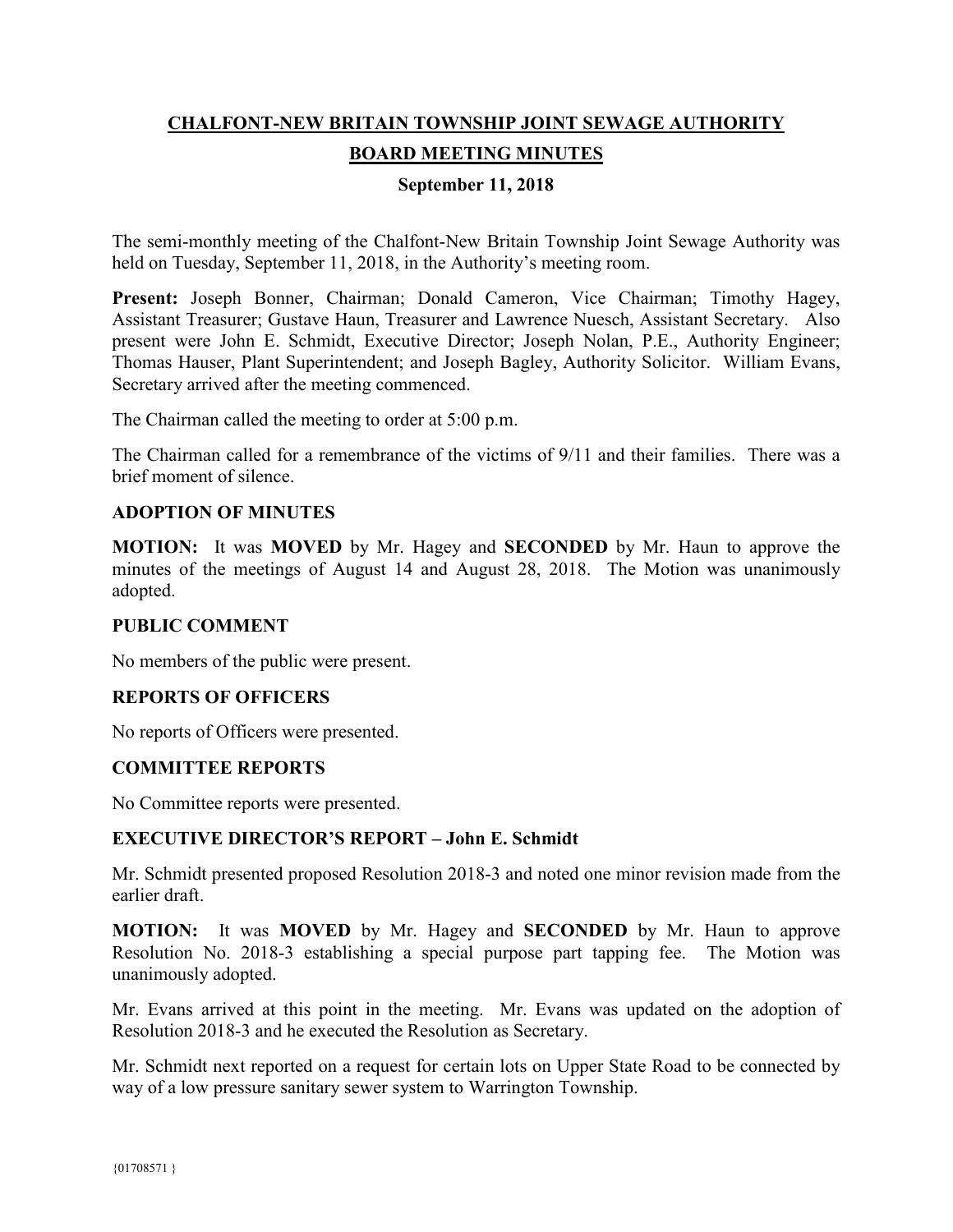There was a question from the Board regarding the location of such lots which is near Limekiln Pike. There were similar questions regarding the location of Pump Station No. 7 which is at Schoolhouse Road and Upper State Road. Mr. Schmidt reported that New Britain Township has no objection of connection of Township residents in the particular lots to Warrington Township for service. There are currently owners of two (2) vacant lots interested in building and connecting. A total of six (6) properties could connect to the low pressure system. Such owners would remain customers of the Authority.

Mr. Schmidt, in response to a question, answered that the properties would connect to Breezy Hollow Drive. Mr. Schmidt indicated that the Board would hear more about such connections in the future.

Mr. Schmidt met with the Holicong Locksmith about upgrading the security in the Administration Building. The remainder of this discussion is confidential.

In addition, Mr. Schmidt met with Bucks County Gardens about the installation of replacement landscaping around the Administration Building.

Mr. Schmidt reported that the TV truck would be present at the Township's Fall Festival on September 22.

Mr. Schmidt reported that he circulated Board pay sheets.

## **ENGINEER'S REPORT – Joseph Nolan, P.E.**

Mr. Nolan reported that LB had completed the concrete work. The only remaining work for the electrical contractor is the issuance of manuals. Mr. Nolan expects final pay estimates to be submitted at the October meeting.

With regard to the paving project, notice of the award has been communicated to the contractor. Mr. Nolan received executed contracts from the Authority today and will be submitting them to the contractor. Mr. Nolan indicated he will be setting up a pre-construction meeting with the contractor.

Mr. Nolan presented Requisition No. 189 for Capital Expenditures in the amount of \$0.

Mr. Nolan next presented Requisition No. 232 for Capital Improvements in the amount of \$3,729.81 representing Phase III and Phase IIIA expenses as well as permits/inspections for Doylestown Township.

**MOTION:** It was **MOVED** by Mr. Haun and **SECONDED** by Mr. Hagey to approve Requisition No. 232 for Capital Improvements in the amount of \$3,729.81. The Motion was unanimously adopted.

# **SOLICITOR'S REPORT – Joseph Bagley, Esquire**

Mr. Bagley reported that there is a default date for the property owners on Cedar Hill Road to respond to the Magisterial District Court by September 12.